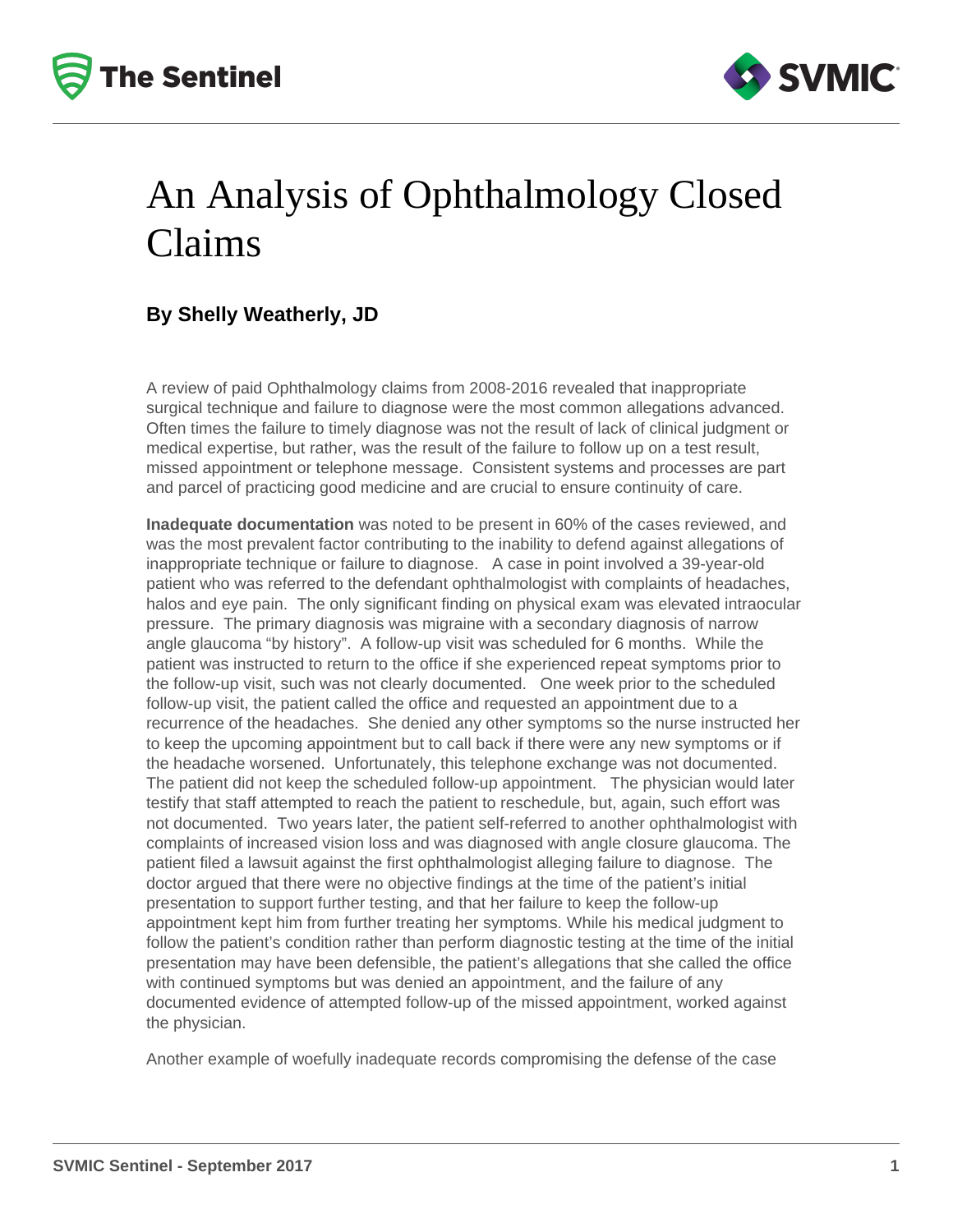



involved a 62-year-old patient with a history of severe diabetic retinopathy and coronary artery disease who suffered a cardiac arrest during a retrobulbar anesthetic block. He was resuscitated but died a few days later from severe anoxic encephalopathy. The family of the patient sued, alleging that improper technique was used during the administration of the block. They alleged specifically that the physician failed to aspirate the needle to check for the possibility that such was placed in a blood vessel before administering the retrobulbar injection. They further alleged that this failure resulted in an intracranial injection of the Lidocaine with epinephrine, likely through the optic nerve sheath, which caused severe respiratory depression and cessation of breathing. Unfortunately, the procedure record was dictated 11 days after the adverse event and lacked the details needed to sufficiently defend the case. Specifically the record failed to indicate: (1) that any aspiration took place prior to the injection; (2) the amount of Lidocaine; (3) the details of the epinephrine mixture; and (4) the type of needle used. The family also alleged negligent resuscitative measures on the part of the physician and staff which was difficult to defend in light of the fact that no code record was completed to reflect interventions with the AED, compressions and oxygen.

**Communication issues** likewise played a part in the initiation of a number of the claims reviewed as well as the indefensibility. Problems with communication were identified in 29% of the claims reviewed, nearly all of which involved direct physician to patient communication breakdown. The failure of the physician to discuss material and significant risks associated with the procedure, as well as expected outcomes, oftentimes led to unrealistic expectations, patient frustration and dissatisfaction in the face of a complication. Further, the failure to document the process when it did occur left the door open for the plaintiffs to contend that they did not receive the relevant and required information and, if they had, would have sought more conservative treatment or a second opinion.

There were also instances of failing to properly educate patients on the specific risks associated with ocular medications to reduce inflammation, pressure and pain, and of what signs and symptoms would warrant a phone call or office visit.

#### **LESSONS LEARNED:**

- To promote continuity of care, implement a system to ensure abnormal test results are clearly flagged for follow-up at subsequent visits.
- Ensure you have an effective tracking method for all lab tests and diagnostic imaging. If a test or consult is important enough to order, it's important enough for staff to track and for providers to review results.
- There should be a consistent method for notifying patients of ALL test results and instructing them to call the office if they have not received the results within the expected time frame.
- There should be an established system for tracking patients who miss follow-up appointments. If a patient misses or cancels a follow-up appointment, it should be documented and investigated. Appropriate efforts should be made to contact the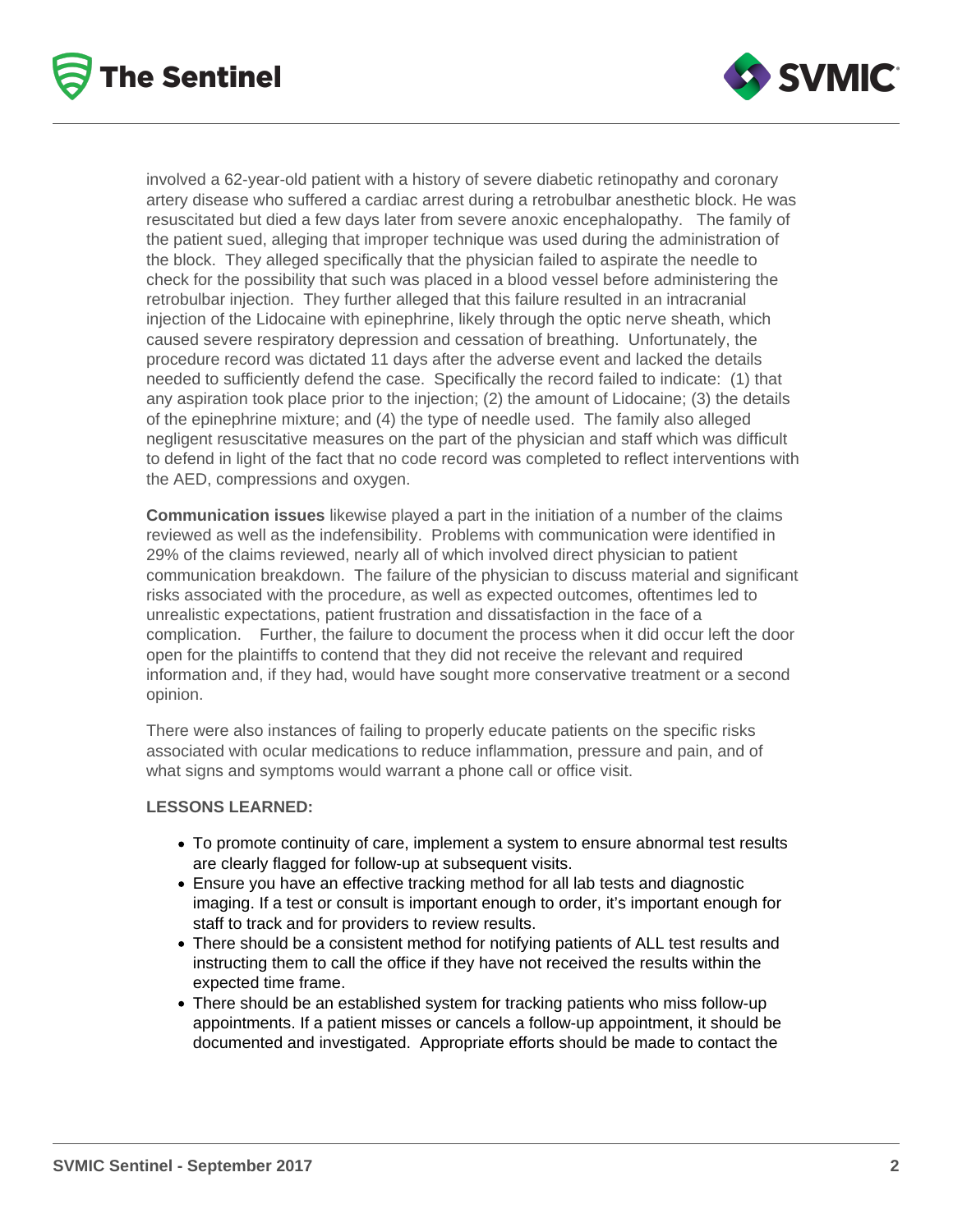



patient and re-schedule the appointment in situations where the patient may suffer if treatment is delayed or where the treatment or medication must be closely monitored.

- Review the results of all tests ordered pre-operatively to ensure any abnormalities receive proper attention and follow-up.
- Document completely including history, instructions and telephone calls as well as the rationale for actions that may not be self-evident. Such documentation not only enhances patient care, but bolsters your credibility if you are called upon to defend such care.
- Complete documentation within 24-48 hours of the office visit or procedure. Late completion of notes puts you and your colleagues at risk. Memory interferes with accuracy and efforts to "catch up" often lead to incomplete documentation. Any intervening adverse event prior to completion of notes makes late documentation appear self-serving.
- Develop scheduling policies and train staff that if the patient feels that his/her problem warrants an earlier appointment, the staff should communicate the patient's health problem to someone in the clinical department to triage for the best appointment option.
- Staff giving clinical advice should do so pursuant to an approved written protocol. The protocol should be detailed enough to include what clarifying questions the staff should ask in response to various complaints as well as when a patient should be referred to a physician.
- Clearly communicate with patients when providing medical advice over the telephone. Use the "teach back" method to ensure an understanding of the information relayed. At a minimum, the following types of phone calls should be documented in the medical record: All phone calls in which test results are reported to patients; all phone calls during which the patient is advised to return to the office or go to the emergency room; all phone calls during which the patient requests medical advice or prescription refills.
- Develop an emergency response protocol for the office outlining the roles and responsibilities of staff members in the event of a medical emergency. All clinical staff should maintain certification in Basic Life Support. Practices undertaking officebased surgery should be aware of any state guidelines regarding ACLS certification and/or required emergency equipment and supplies. Clinical staff should be trained in the use of any medical equipment maintained in the office. Mock drills should be conducted at least annually and assigned staff should routinely inventory medications and equipment for expiration dates and functionality. Additionally, designate the individual(s) who will be responsible for documenting the sequence of events during an emergency event.
- Engage in a full and clear discussion with patients about the nature of their medical condition, the recommended treatment plan and the risks, benefits, expected outcome, possibility of an additional or different procedure if indicated, and alternatives. Doing so not only discharges your legal and ethical obligation to provide patients with sufficient information with which to make an educated election about the course of their medical care, but may help create realistic expectations on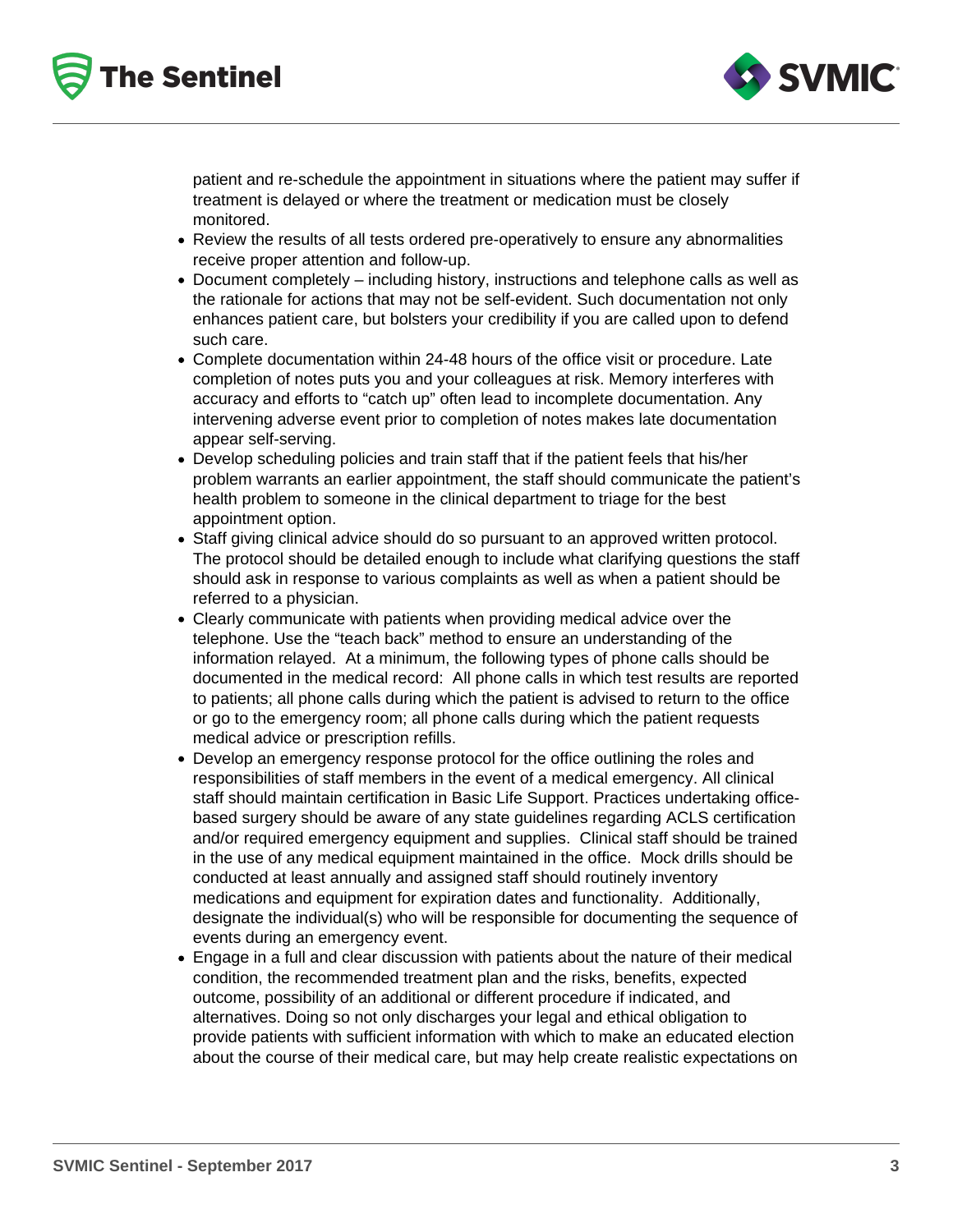



the part of the patient as to the outcome of treatment. Be careful not to educate above the patient's comprehension level. Be sure the details of all discussions with patients are documented in your office record rather than relying on hospital consent forms which are not procedure specific and may not capture all details of the conversation.

Provide clear, detailed, understandable, procedure-specific written postoperative instructions to patients. Patients who have a clear understanding of what signs and symptoms to watch for, how medication should be administered and when to make follow-up appointments are less likely to be readmitted or visit the emergency department.

Although not present in the cases reviewed, national data reflects continued litigation stemming from a failure to warn of the risks of ambulating and operating a motor vehicle following the application of dilating drops. Physicians should engage is a clear discussion about the possible side effects associated with dilating drops such as blurry vision for  $4 - 8$ hours as well as sensitivity to light. Precautions about driving or operating machinery until the effects wear off and recommendations about protective eye gear should likewise be discussed and documented.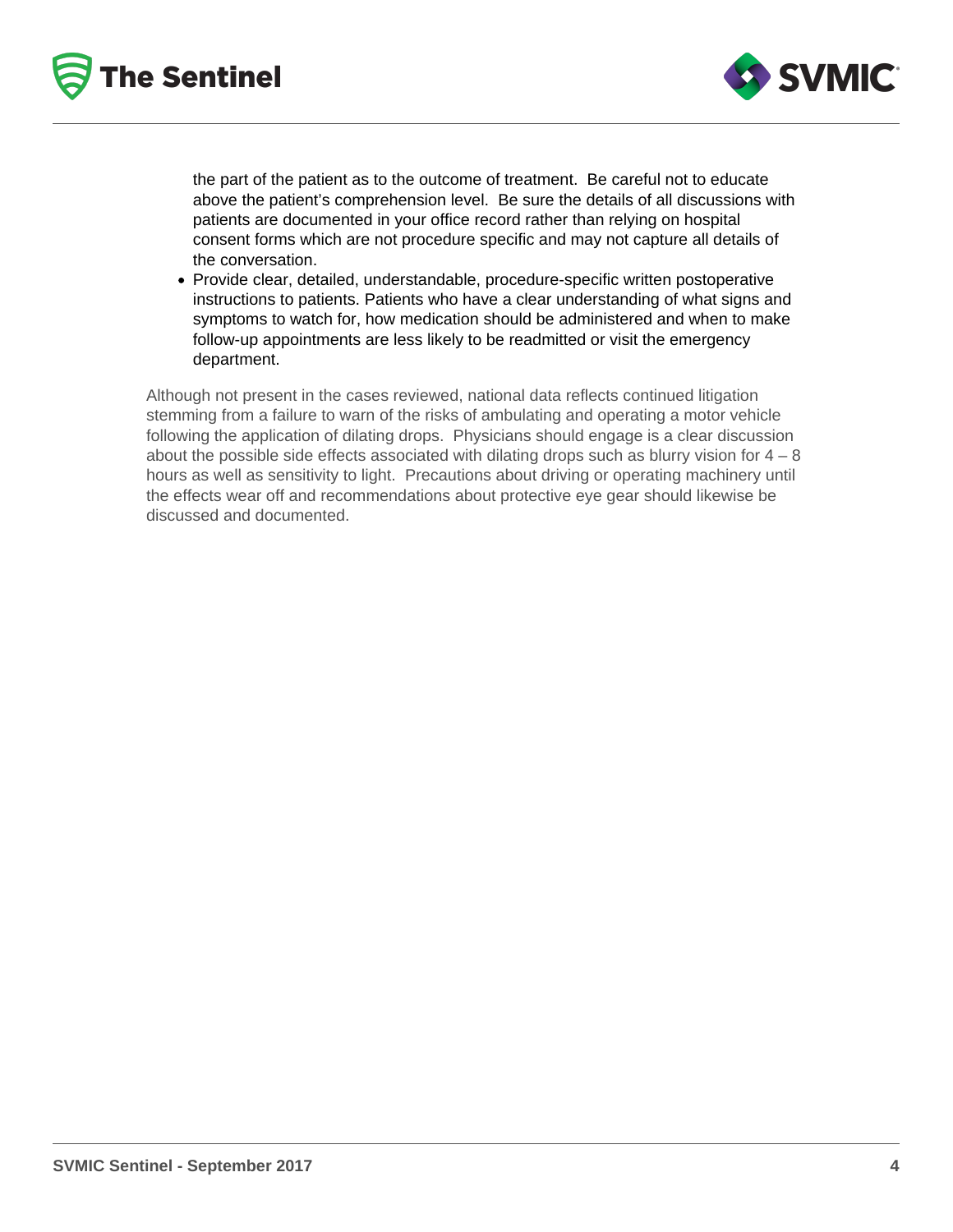



# Importance of Effective Communication

### **By Jamie Wyatt, JD**

"A time comes when silence is betrayal." - Martin Luther King, Jr., The Time to Break Silence, 1967

We are bombarded with reminders of the importance of effective communication skills in our daily lives, whether the setting is professional or personal. The importance of effective communication in the practice of medicine should never be overlooked. Effective communication needs to occur not only in the patient-physician relationship where it can have a direct effect on patient treatment as well as patient satisfaction, but also among providers where the communication of information can have life or death consequences for their patients. Lack of such effective communication also fosters opportunities for negative outcomes leading to liability exposure. Although this failure can occur either intentionally or unintentionally, both will likely result in adverse consequences. The failure to communicate information is an all-too-common factor in the difficulty of defending medical malpractice cases. Test results need to be conveyed, risks need to be addressed, confusion and/or uncertainty in orders need to be clarified, and questions need to be answered. In a surgical setting, effective communication is a must! The case below illustrates the need to speak up and communicate.

#### The Case

A 40-year-old male was diagnosed with an isolated atrial septal defect and underwent heart surgery utilizing bypass. Following the surgery, the patient began showing signs of right sided hemiparesis and mental changes. Tests performed after the surgery revealed strokes involving the bilateral hemispheres. Injuries included mild cognitive and physical injuries attributed to hypoxia during the surgery. The patient sued the anesthesiologist, CRNA, perfusionist, and the facility. The surgeon, who had an established relationship with the patient, was not a named party in the lawsuit. Allegations included, but were not limited to, the perfusionist's failure to keep the blood pressure within the appropriate parameters during the time the patient was on by-pass, resulting in the patient suffering bilateral strokes and neurologic injuries.

Aside from the actual treatment issues, which produced their own challenges in the defense of the case, the defensibility of the case was complicated by a number of peripheral issues. One of the most profound issues affecting defensibility involved the dynamic created by the surgeon, who was not a party to the suit. Ironically, the surgeon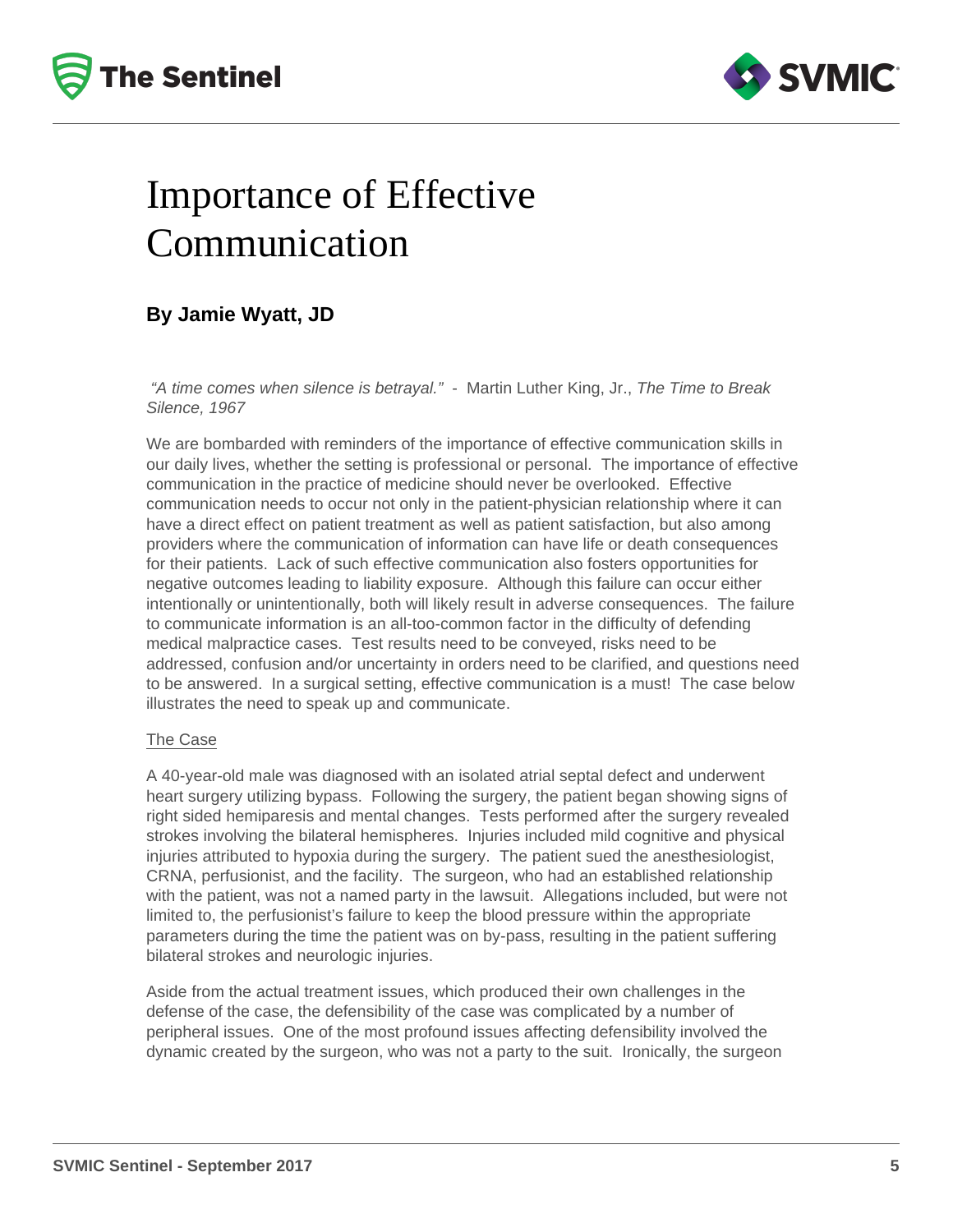



imposed a practice in her operating room that inhibited effective communication. In discovery, it became clear that the surgeon had a "no talking" policy in the operating room. She prohibited anyone in the operating room from speaking except for herself. Also, due to the tense environment she created and her anger issues, the operating room staff was afraid of her. The surgeon denied a "no talk" policy during her deposition, but indicated she did not like frivolous talking. The defendants, who all testified that the surgeon would not tolerate speaking in the operating room, contradicted this testimony. Testimony from the perfusionist indicated that although she was concerned about the nearinfrared spectroscopy (NIRS) monitoring values in the operating room, she did not say anything because of the surgeon's disposition. She testified that communication with the surgeon was difficult and that she was much more comfortable with other surgeons. This deposition alone made the defense of the case challenging. Compound this testimony with the numerous co-defendant providers who all testified that the surgeon screamed at them in prior cases, intimidated them, and established a hostile environment not conducive to communication, and you have a case that adds a mad factor for any jury with the possibility of a very high jury verdict against all of the defendants.

Should the perfusionist have said something? I think we can all agree, yes! Should anyone else in the operating room have communicated any concern that they had during the procedure? Of course! And while the simple act of conveying a concern or seeking clarity of a condition could have changed the outcome of this procedure, the failure to do so resulted in significant liability among the defendants and a life changing injury to the patient. This case was settled by multiple defendants prior to trial. Clearly, the surgeon did not value the importance of effective communication nor appreciate the need to interact with the other participants in the surgery setting. The surgeon's "no talk" policy, fear inducing conduct, and the facility administration's failure to notice or correct the negative behavior created a hostile environment that resulted in an adverse outcome and defensibility hurdles that were impossible to overcome.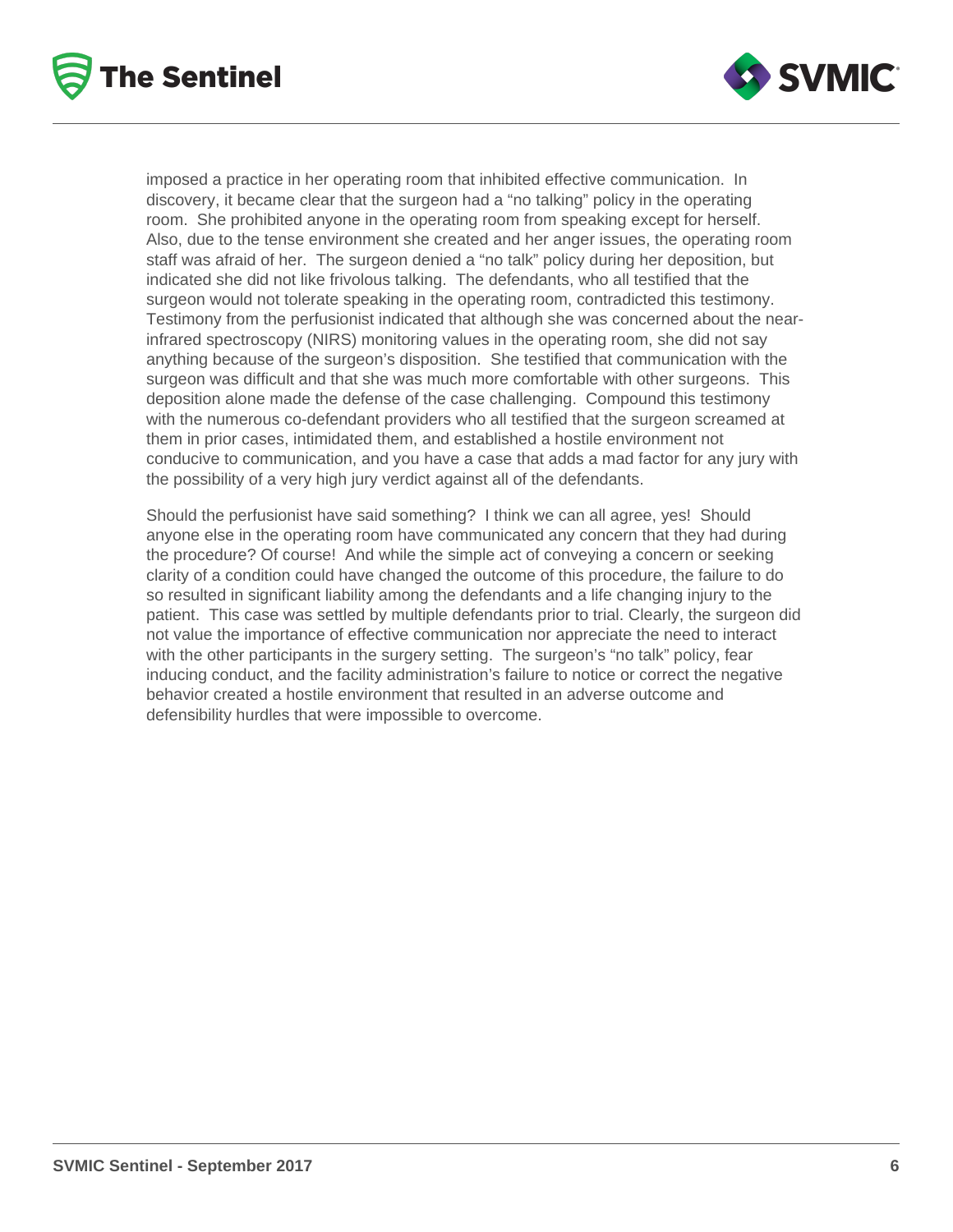



### Jousting

### **By Julie Loomis, RN, JD**

The adage about "people who live in glass houses" still holds true.

Jousting usually occurs when another healthcare professional **intentionally or unintentionally** either verbally or in the medical record makes disparaging comments about other providers, nursing staff, equipment, EHR or administration.

Often, jousting centers around comments regarding prior care, either to a patient directly or in the medical record. For example, "You mean Dr. Jones didn't order a CT when he saw you?" Patients often have questions about another provider's recommendations, particularly when the condition changes course and/or additional symptoms or tests reveal a different diagnosis or treatment plan. When patients are inquisitive about the care provided by another provider, simply remind the patient that you were not there and you may not have a complete understanding of the circumstances. The patient may have relayed inadequate or inaccurate information about the treatment provided, and the condition may have progressed since the time of the original care. Therefore, it would be unfair to assess another provider's judgment at the time and under different circumstances.

Jousting in the medical record, particularly if directed at a particular provider, is a gift to a plaintiff's attorney. For example, "Dr. Smith continues to overprescribe and I've discussed the risks of continuing this dosage with Ms. Johnson who desires to continue the medication in spite of known risks." Once negative comments pertaining to prior care make their way into the medical record, the defensibility of any claim regarding the care is more of a challenge. If that note ends up in litigation, it becomes evidence, and the author may also be dragged into the case, to be used as a quasi-expert to criticize the prescribing physician. Whether you have concerns about another provider or if someone is disparaging you, it is best to have an open dialogue or direct communication with that provider, rather than commenting to the patient or documenting personal opinions or comments in the medical record.

Another option is to approach a leader on the medical staff to discuss the concern. The bylaws should have a process for collegial intervention. Whatever the approach, don't try to "defend" yourself in the medical record.

The bottom line is that plaintiffs' attorneys benefit from finger-pointing in the medical record, and healthcare professionals often take a hit to both reputation and relationships.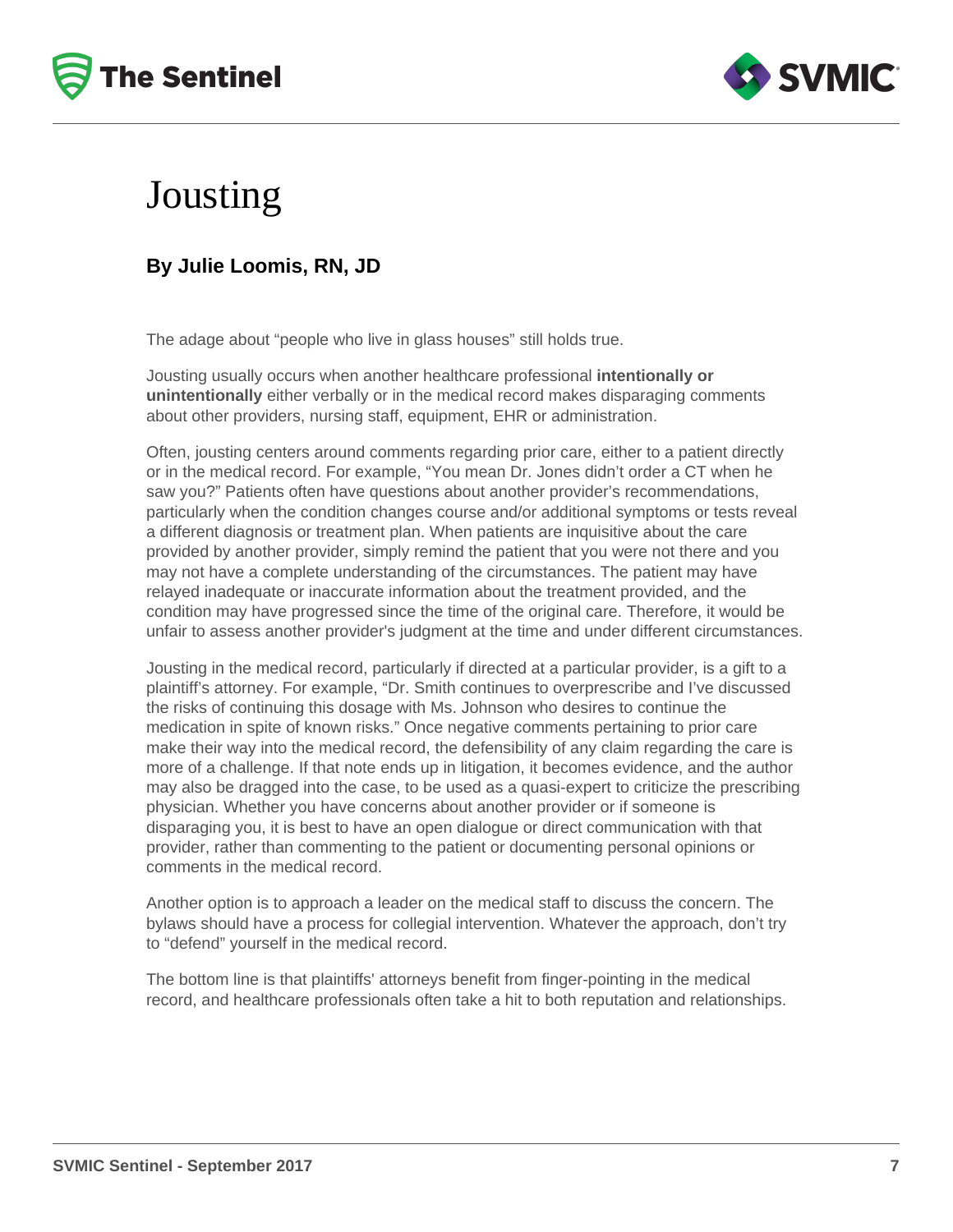# <span id="page-7-0"></span>Commercial Payers Changing the Rules for APP Billing

#### By Elizabeth Woodcock, MBA, FACMPE, CPC

The reimbursement of services provided by advanced practice providers is a complex issue. Guidelines may vary based on the type of APP, and the rules surrounding APPs are impacted by federal and state regulations, facility-imposed standards of care, and billing requirements. The latter may include payer-specific protocols, which may differ by local Medicare contractor. In most cases, services provided directly by an APP (and billed as such) are reimbursed at 85 percent of the allowable physician rate.<sup>[1]</sup> When billed under a physician's identification – often referred to as "incident to," which is a Medicare term – the services are paid at 100 percent. To date, most commercial payers have followed "incident to" guidelines, allowing APPs to be billed under the physician without much ado.

Recent announcements by Blue Cross Blue Shield of Tennessee and United Healthcare have given even more complexity to this issue. If your practice employs an APP, it's important to be aware of the following promulgations by these major payers regarding requirements for billing for APPs:

- BlueCross [of Tennessee] requires all nurse practitioners and physician assistants to be credentialed and contracted before providing services to its members. This includes nurse practitioners and physician assistants who are employed by a physician group already contracted with BlueCross. This requirement went into effect on Jan. 1, 2017. For more information, [click here](http://www.bcbst.com/providers/bluealert/index.page).
- Effective for claims with dates of service on or after September 1, 2017, United Healthcare… [is] requir[ing] physicians reporting evaluation and management (E/M) services on behalf of their employed Advanced Practice Health Care Professionals, to report the services with a modifier to denote the services were provided in collaboration with a physician. United Healthcare will accept the modifier SA on claims for these services when provided by nurse practitioners, physician assistants and clinical nurse specialists. In addition, the rendering care provider's national provider identifier (NPI) must also be documented in Field 24J on the CMS-1500 claim form or its electronic equivalent. Use of the modifier SA and documentation of the rendering care provider will assist United Healthcare in maintaining accurate data with regard to the types of practitioners providing services to its members. For more information, [click here.](https://www.unitedhealthcareonline.com/ccmcontent/ProviderII/UHC/en-US/Assets/ProviderStaticFiles/ProviderStaticFilesPdf/News/June-Interactive-Network-Bulletin-2017.pdf)

These announcements signal a spotlight on payers' treatment of APPs as separate and distinct providers of care. Only time will tell if these new policies lead to better – or worse –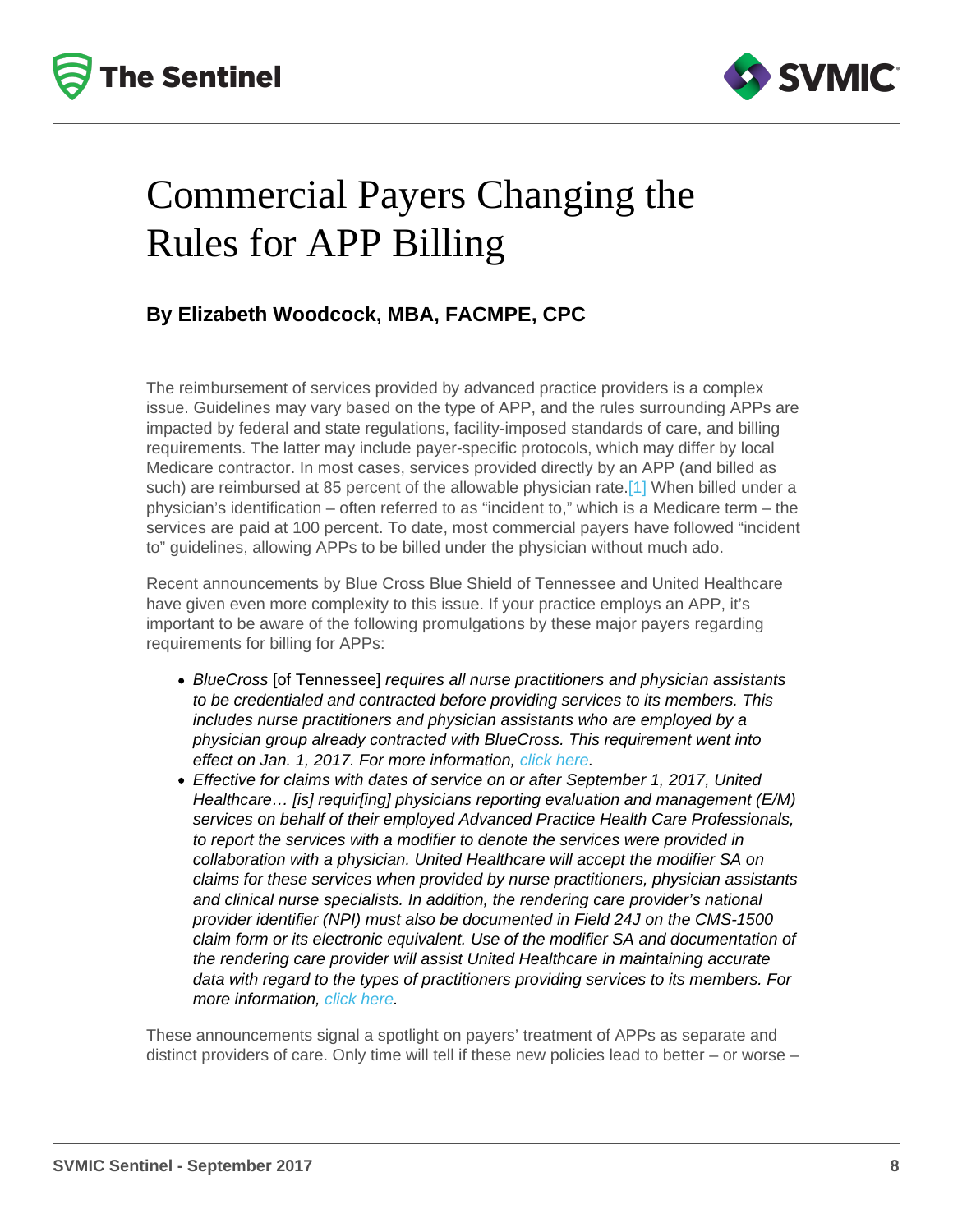<span id="page-8-0"></span>reimbursement rates for these practitioners.

[\[1\]](#page-7-0) Certified nurse midwives are paid at 100% of the Medicare allowable.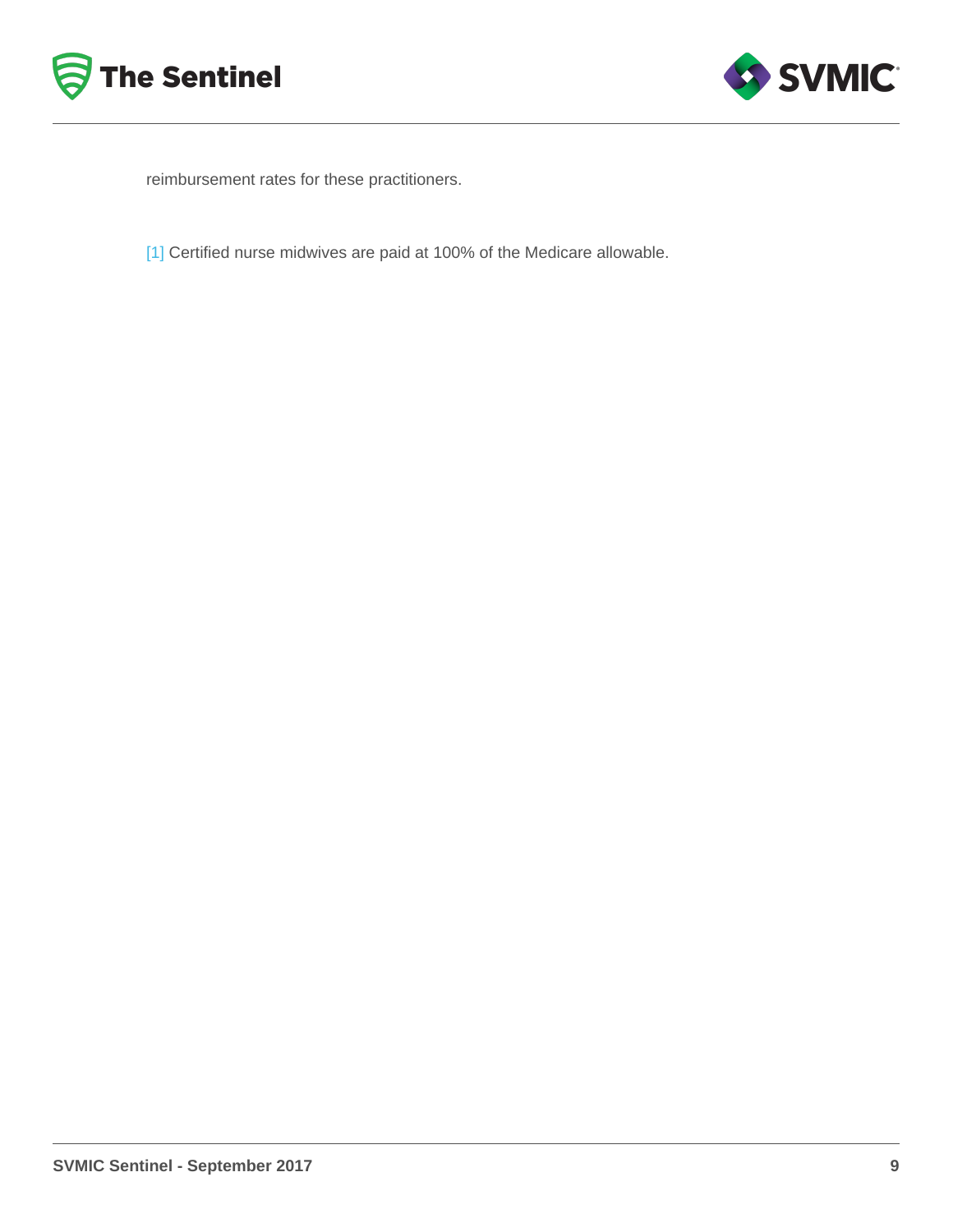



## New Medicare Cards with New Numbers: 3 Changes You May Need to Make

#### **By Elizabeth Woodcock, MBA, FACMPE, CPC**

The Medicare Access and CHIP Reauthorization Act of 2015 requires CMS to remove Social Security Numbers (SSNs) from all Medicare cards by April 2019. CMS will begin mailing new Medicare cards with a new Medicare number (currently called the Medicare Claim Number on cards) to your patients in April 2018. You may need to change your systems to:

1. Accept the new Medicare number (Medicare Beneficiary Identifier or MBI). Use the MBI format specifications if you currently have edits on the current Health Insurance Claim Number (HICN).

 2. Identify your patients who qualify for Medicare under the Railroad Retirement Board (RRB). You will no longer be able to distinguish RRB patients by the number on the new Medicare card. You will be able to identify them by the RRB logo on their card, and we will return a message on the eligibility transaction response for a RRB patient. The message will say, "Railroad Retirement Medicare Beneficiary" in 271 Loop 2110C, Segment MSG. If you use the number only to identify your RRB patients beginning in April 2018, you must identify them differently to send Medicare claims to the RRB Specialty Medicare Administrative Contractor, Palmetto GBA.

3. Update your practice management system's patient numbers to automatically accept the new Medicare number or MBI from the remittance advice (835) transaction. Beginning in October 2018, through the transition period, CMS will return your patient's MBI on every electronic remittance advice for claims you submit with a valid and active HICN. It will be in the same place you currently get the "changed HICN": 835 Loop 2100, Segment NM1 (Corrected Patient/Insured Name), Field NM109 (Identification Code).

If you use vendors to bill Medicare, contact them if they haven't already shared their new Medicare card system changes with you; they can also tell you how they will pass the new Medicare number to you. Visit the New Medicare Card Provider webpage for the latest information.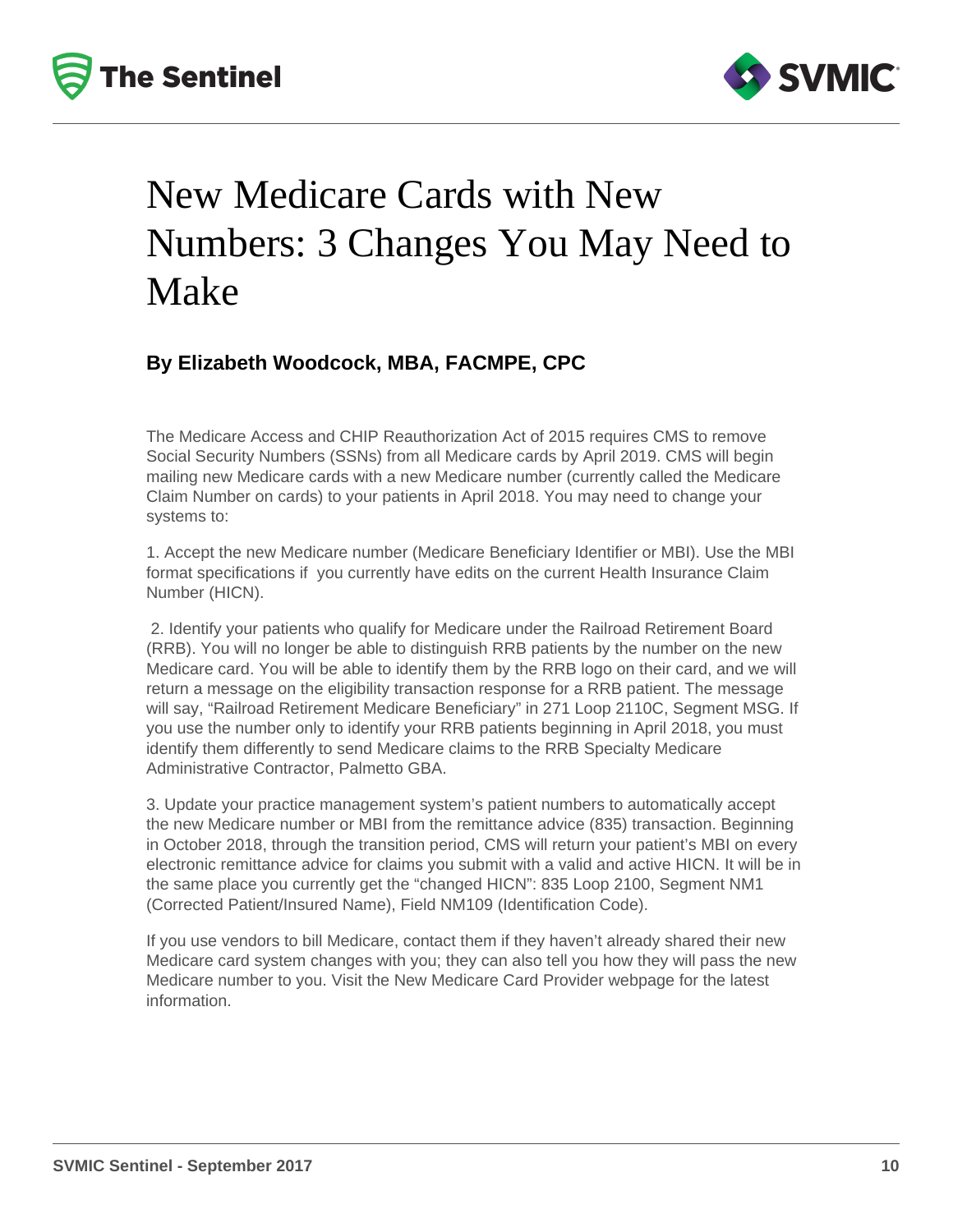



## Disgruntled or Dishonest Employees May Be the Source of a Security Breach

**By**

With all of the security breaches in the news recently, many medical practices have taken extra steps to keep their patient records safe. Employee training and awareness, installation of virus and malware protection, regular data back-up, purchase of a cybersecurity insurance policy, and hiring an IT person to help keep systems up to date are examples of ways to make a medical practice more secure. However, no matter what is done to protect sensitive data, sometimes the biggest threat to patient records is located right in your office.

Employees must have access to sensitive data, such as patients' protected health information (PHI) in order to perform their job duties. However, sometimes employees will access information that is outside the scope of their employment. Employee access of PHI without a job related reason could be considered a criminal violation of the Health Insurance Portability and Accountability Act (HIPAA) Privacy Rule. In addition, this type of unauthorized access of PHI generally requires the practice to notifiy the patient, government and in some cases the local media under the Breach Notification Rule.

Many times, a breach of PHI is unintentional. A patient's PHI may be inadvertently mailed to the wrong patient, or a patient's lab results are accidentally handed to the wrong person. However, in some cases an employee may have less than honorable intentions when accessing sensitive data. In all cases, the SVMIC policyholder should report the incident as soon as it is discovered to the claims department.

The following are examples of actual claims that illustrate circumstances when an employee was the source of a breach. These claims are being responded to by NAS Insurance Services either through the coverage included in the SVMIC professional liability policy or in additional limits purchased through SVMIC's partnership with NAS:

- A practice received an anonymous call advising that a current employee was selling their patients' personal information. The caller proved this by giving the manager names, social security numbers and dates of birth of three patients.
- A long time billing employee was terminated. It was discovered that he had run several reports including patient data that were unrelated to his job duties. It is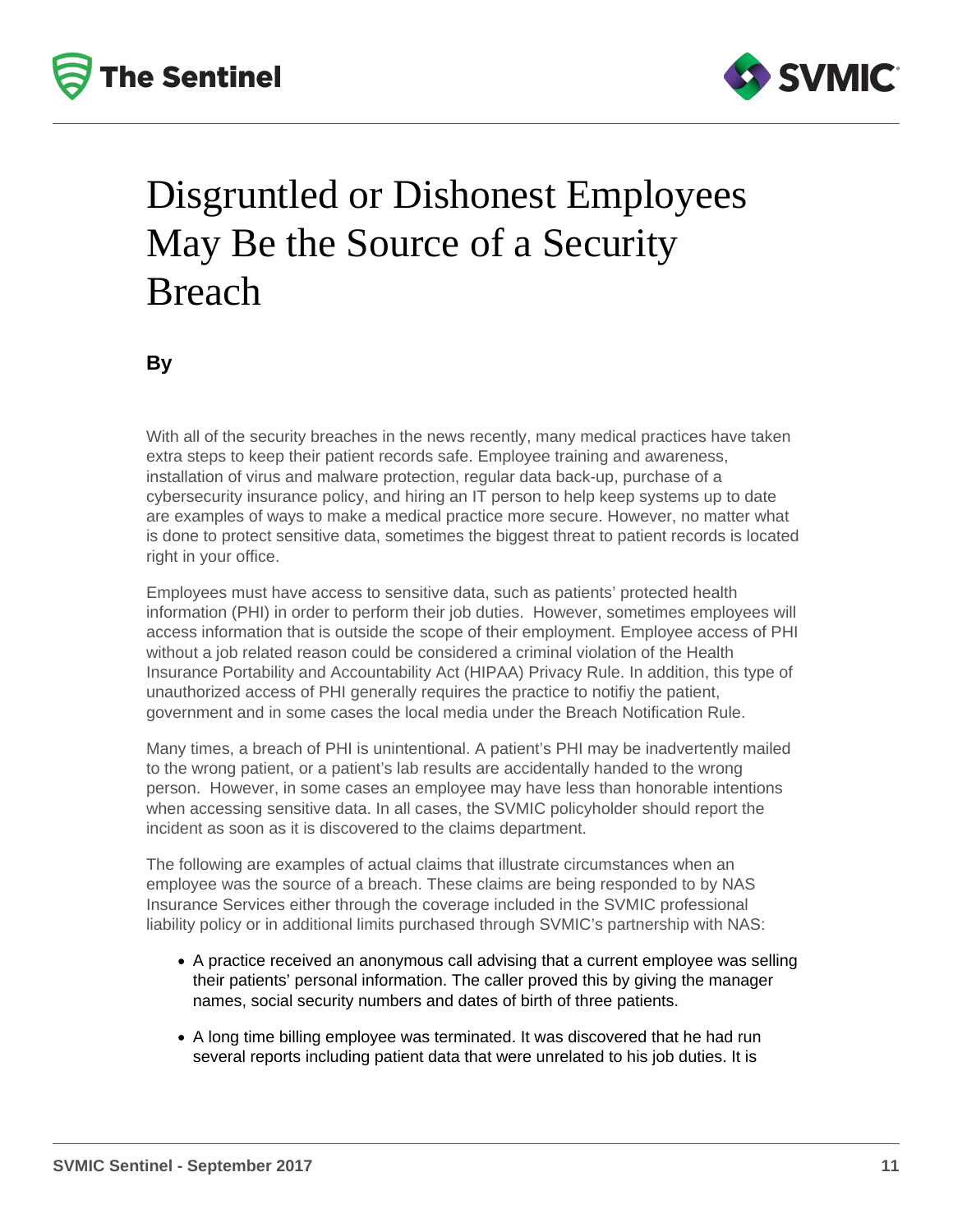



unknown for what purpose he gathered the information. In addition, he had previously admitted to another employee that he had taken credit card receipts with account information for many patients, and two receipts were found in his desk. Fortunately, to date there have not been any complaints from patients regarding their credit card accounts.

Disgruntled or dishonest employees are often at the root of cybersecurity claims reported to NAS. In some circumstances, an unhappy employee may decide to take records with them when they leave, as in the following examples:

- Two employees left a policyholder's employment under unfavorable terms. The policyholder learned that these former employees downloaded patient information to a flash drive and took it with them when their employment ended. This claim is being covered under the cyber liability provision of the practice's SVMIC cyber coverage.
- An enterprising nurse left the employ of one plastic surgeon and went to work for a different plastic surgeon. The first practice was notified by several patients that they had received emails from the nurse advising them that she had left and inviting them to transfer their care to her new employer. This is unauthorized use of electronic data since she was no longer an employee. The practice's cyber liability policy will cover this situation.

As mentioned previously, to safeguard patient data, practices may rely on an IT expert. In order to do so, the IT expert is granted access to the entire system. However, if the relationship should ever become hostile and the trusted expert is no longer trustworthy, their access gives them the ability to destroy or otherwise keep data from being accessed by employees. For one medical practice, that is exactly what happened:

• The quality of work of the contract IT employee that the practice used for all of their computer work had deteriorated and it was time to end the employment agreement. There was a fee dispute, and in retaliation the IT employee remotely accessed the practice's computer systems and blocked the group's access to their billing and business records. The group's cyber liability coverage provided within their SVMIC policy is helping the practice recover any unavailable records.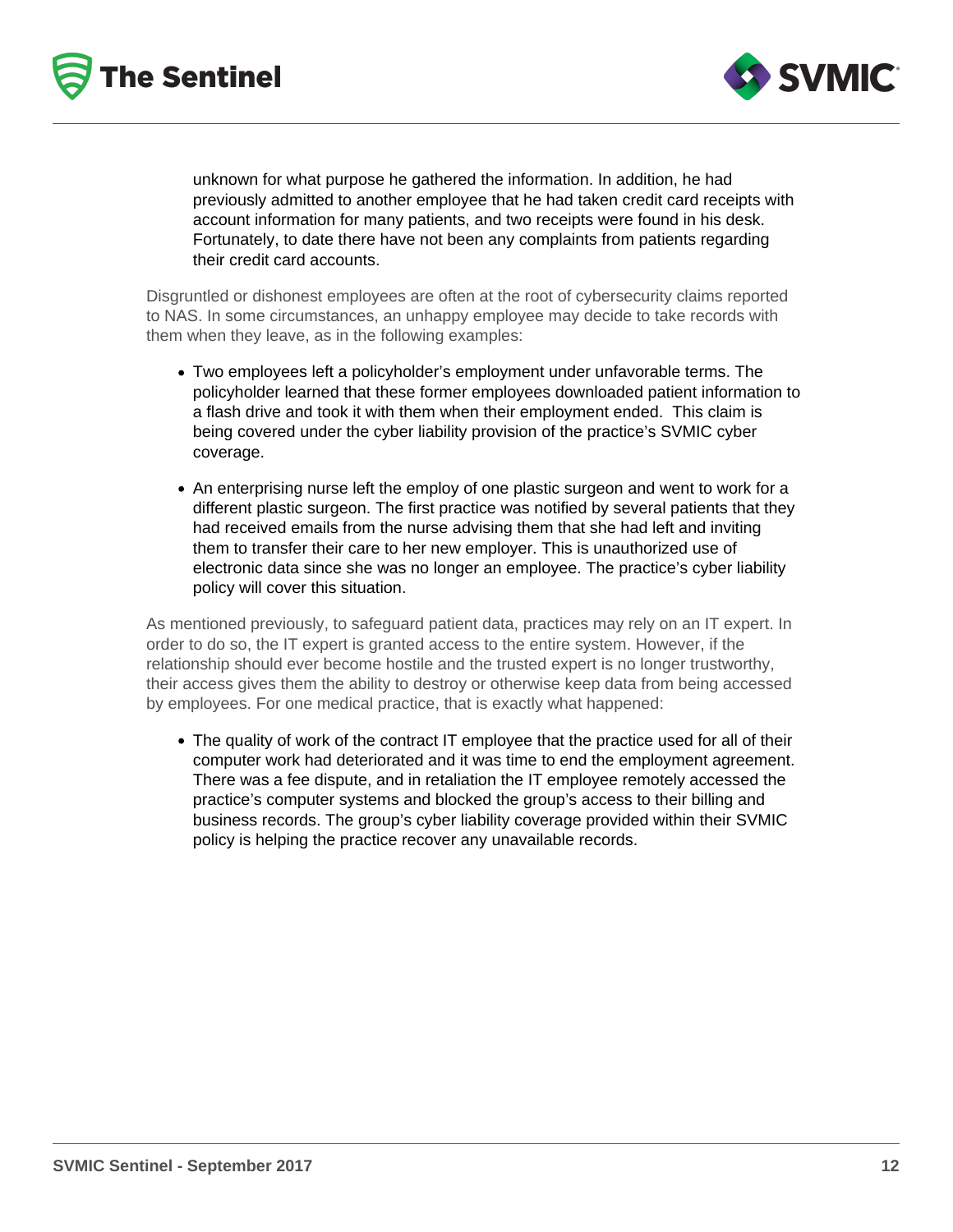Health and Human Services (HHS), the agency that enforces HIPAA rules, requires the practice to have protocols that outline the circumstances in which PHI can be accessed and what to do once unauthorized access is discovered. As a first step, a unique username and password for each employee who has access to sensitive data is one way to ensure that only those employees who are authorized to access patient records are able to do so. However, the responsibility of the practice does not end with a secure login. The HIPAA Security Rule requires certain administrative, physical and technical safeguards to be implemented to protect the confidentiality, integrity and availability of all electronic PHI that the practice creates, receives, transmits and stores. The following technical safeguards are outlined on the HHS [website:](https://www.hhs.gov/hipaa/for-professionals/security/laws-regulations/index.html)

Technical Safeguards

- Access Control
- Audit Controls
- Integrity Controls
- Transmission Security

In addition to compliance with the HIPAA Security Rule, it is necessary that a practice have a plan in place for when a breach is discovered. For instance, there are steps to take to determine the extent of the breach. Once it is determined how many records are involved, there are rules regarding notification. These rules apply not only to a cyberattack but also to the examples listed above. The following checklist can be found [here](https://www.hhs.gov/sites/default/files/cyber-attack-checklist-06-2017.pdf):

In the event of a cyber-attack or similar emergency an entity:

- Must execute its response and mitigation procedures and contingency plans.
- Should report the crime to other law enforcement agencies, which may include state or local law enforcement, the Federal Bureau of Investigation (FBI), and/or the Secret Service.
- Should report all cyber threat indicators to federal and information-sharing and analysis organizations (ISAOs), including the Department of Homeland Security, the HHS Assistant Secretary for Preparedness and Response, and private-sector cyberthreat ISAOs.
- Must report the breach to OCR as soon as possible, but no later than 60 days after the discovery of a breach affecting 500 or more individuals, and notify affected individuals and the media unless a law enforcement official has requested a delay in the reporting.

For more information regarding these security and response requirements, visit <https://www.hhs.gov>or<https://www.healthit.gov>. For additional information regarding the Breach Notification Rule and the steps that must be taken when a breach occurs, visit [https://www.hhs.gov/hipaa/for-professionals/breach-notification/index.html.](https://www.hhs.gov/hipaa/for-professionals/breach-notification/index.html)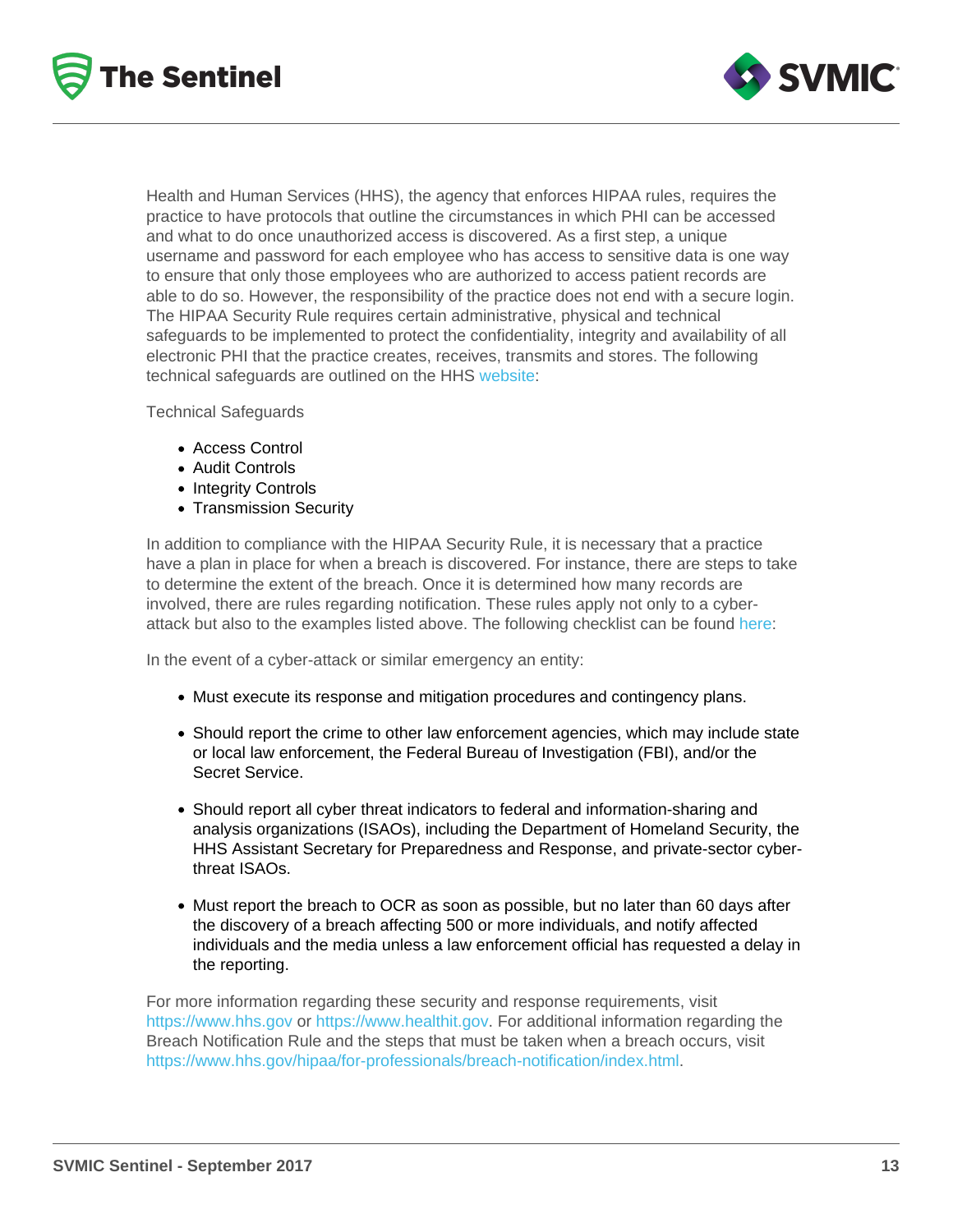



### Overpayments

#### **By Laura Watkins, FACMPE, CPC**

When was the last time your credit balance report was reviewed and worked thoroughly? Working the report on a regular basis is an essential step in the revenue cycle.

Understandably, many practices focus on the collection of insurance and patient payments portion of the revenue cycle. Overpayments are often the last priority. However, medical practices can face considerable compliance exposure when it comes to overpayments, especially with Medicare.

In February 2016, the Centers for Medicare and Medicaid Services (CMS) published its final rule addressing a requirement in the Affordable Care Act relating to Medicare Part A and Part B providers and suppliers. The Rule, effective March 14, 2016, includes a provision that providers report and return an overpayment, regardless of the cause, within 60 days after the date it identifies the overpayment for government programs. An overpayment is considered funds received and kept under the Medicare programs to which the practice is not entitled. CMS published the Final Rule that offered some clarity about when the 60-day rule started. "The 60-day time period begins when either the reasonable diligence is completed or on the day the person received credible information of a potential overpayment if the person failed to conduct reasonable diligence and the person in fact received an overpayment." 81 Fed. Reg at 7661 ("Rule").

Reasonable diligence would consist of both proactive compliance activities of a possible overpayment and reactive investigations. CMS expects providers to participate in proactive compliance actions, such as random audits, that assist in the identification of potential overpayments. When a provider receives credible information about a possible overpayment then he or she must perform a reasonable inquiry to determine if an overpayment exists and quantify the overpayment amount. The provider has 6 months after receiving the information to respond to the inquiry; and if it is determined that an overpayment did occur, the provider has 60 days to report and return the overpayment.

If a provider fails to comply, he/she could potentially face False Claims Act liability, civil monetary penalties and exclusion from federal healthcare programs. In addition, providers can expect increased enforcement of this provision by the government or whistleblowers.

When analyzing a practice's revenue cycle, our medical practice consultants often find that physicians and managers do not proactively research credit balances and issue refunds in a timely manner. The Final Rule focuses on Medicare overpayments; however, it is important to work all overpayments. Ignoring credit balances can also have an effect on your total accounts receivable (AR). Depending on how a practice filters their AR report,